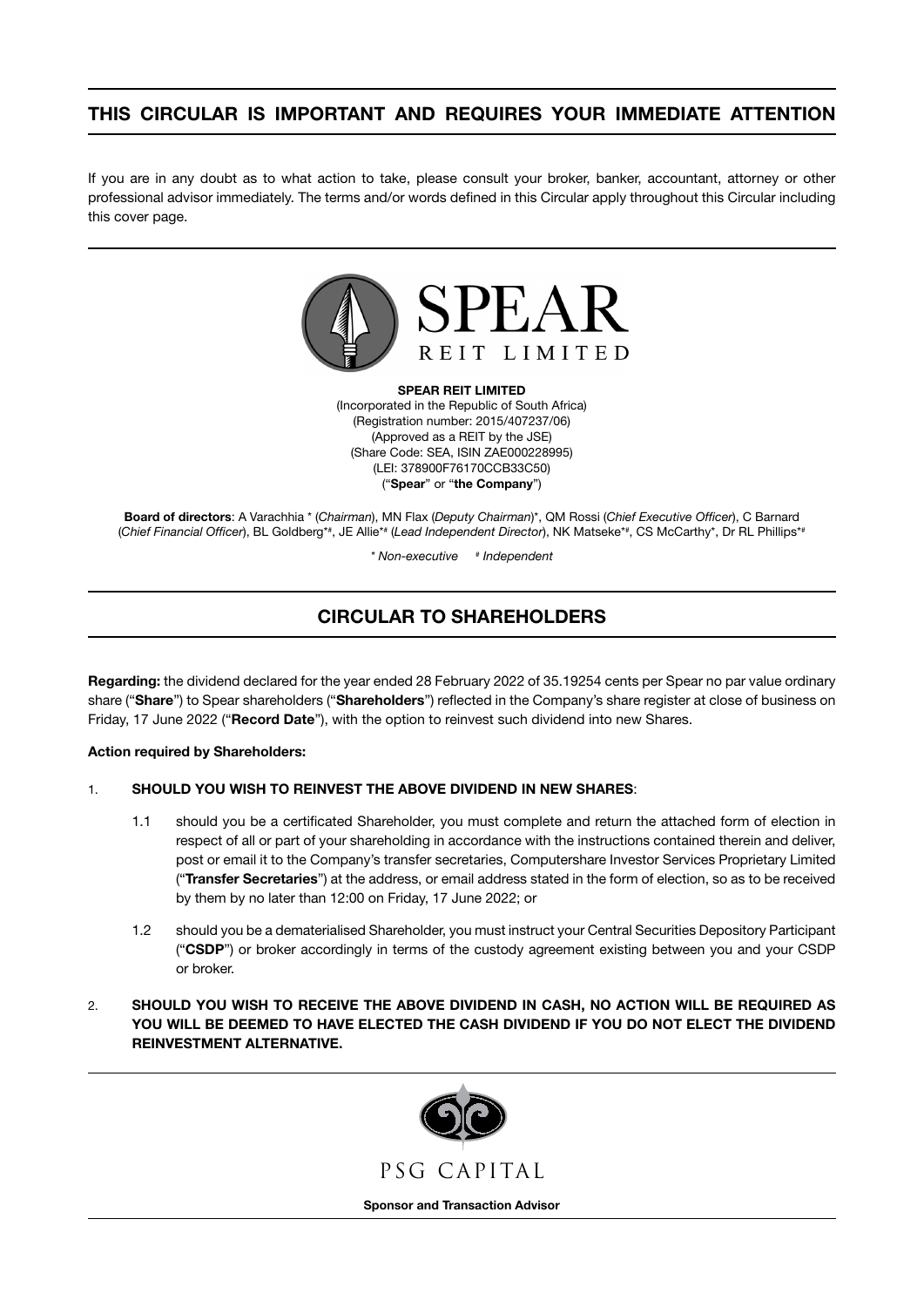## SALIENT DATES AND TIMES

|                                                                                                                                       | 2022               |
|---------------------------------------------------------------------------------------------------------------------------------------|--------------------|
| Record date to determine which Shareholders are entitled to receive this circular "Circular")                                         | Friday, 20 May     |
| <b>Declaration Date</b>                                                                                                               | Thursday, 26 May   |
| Circular and form of election posted to Shareholders                                                                                  | Monday, 30 May     |
| Finalisation announcement containing the Dividend Reinvestment Alternative issue price, ratio and<br>finalisation information on SENS | Friday, 3 June     |
| Last day to trade cum Dividend Reinvestment Alternative and Cash Dividend ("LDT")                                                     | Monday, 13 June    |
| Trading commences ex Dividend Reinvestment Alternative and Cash Dividend                                                              | Tuesday, 14 June   |
| <b>Public Holiday</b>                                                                                                                 | Thursday, 16 June  |
| Listing of maximum possible number of Shares to be issued under the Dividend Reinvestment Alternative                                 | Friday, 17 June    |
| Last day to elect to receive the Dividend Reinvestment Alternative by 12:00 pm (South African time) on                                | Friday, 17 June    |
| <b>Record Date</b>                                                                                                                    | Friday, 17 June    |
| Electronic payment and CSDP/broker accounts updated in respect of Cash Dividend on                                                    | Monday, 20 June    |
| Announcement of the results of the Dividend Reinvestment Alternative and Cash Dividend on SENS                                        | Monday, 20 June    |
| Share certificates posted and CSDP/broker accounts updated in respect of the Dividend Reinvestment<br>Alternative on                  | Wednesday, 22 June |
| Adjustment of number of new Shares listed on or about                                                                                 | Friday, 24 June    |

#### Notes:

- 1. Shareholders electing the Dividend Reinvestment Alternative, should note that settlement of the Shares will occur three business days after the Record Date, which differs from the conventional one business day after the record date settlement process.
- 2. Shares may not be dematerialised or rematerialised between Tuesday, 14 June 2022 and Friday, 17 June 2022, both days inclusive.
- 3. The above dates and times are subject to change. Any changes will be announced on SENS.
- 4. All times quoted in the Circular are South African times.

#### Date of issue: 30 May 2022

*Copies of this Circular and form of election are available in English at the Company's registered office at 16th Floor, 2 Long Street, Cape Town, 8001 during normal business hours from Monday, 30 May* 2022 *until Friday, 17 June* 2022 *and on the Company's website at [www.spearprop.co.za](http://www.spearprop.co.za).*

*The commentary in this Circular regarding the tax implications of the Cash Dividend and the Dividend Reinvestment Alternative should not be construed as tax advice. If a Shareholder is in any doubt as to the tax implications for such Shareholder's unique circumstances, such Shareholder should consult its tax advisor.*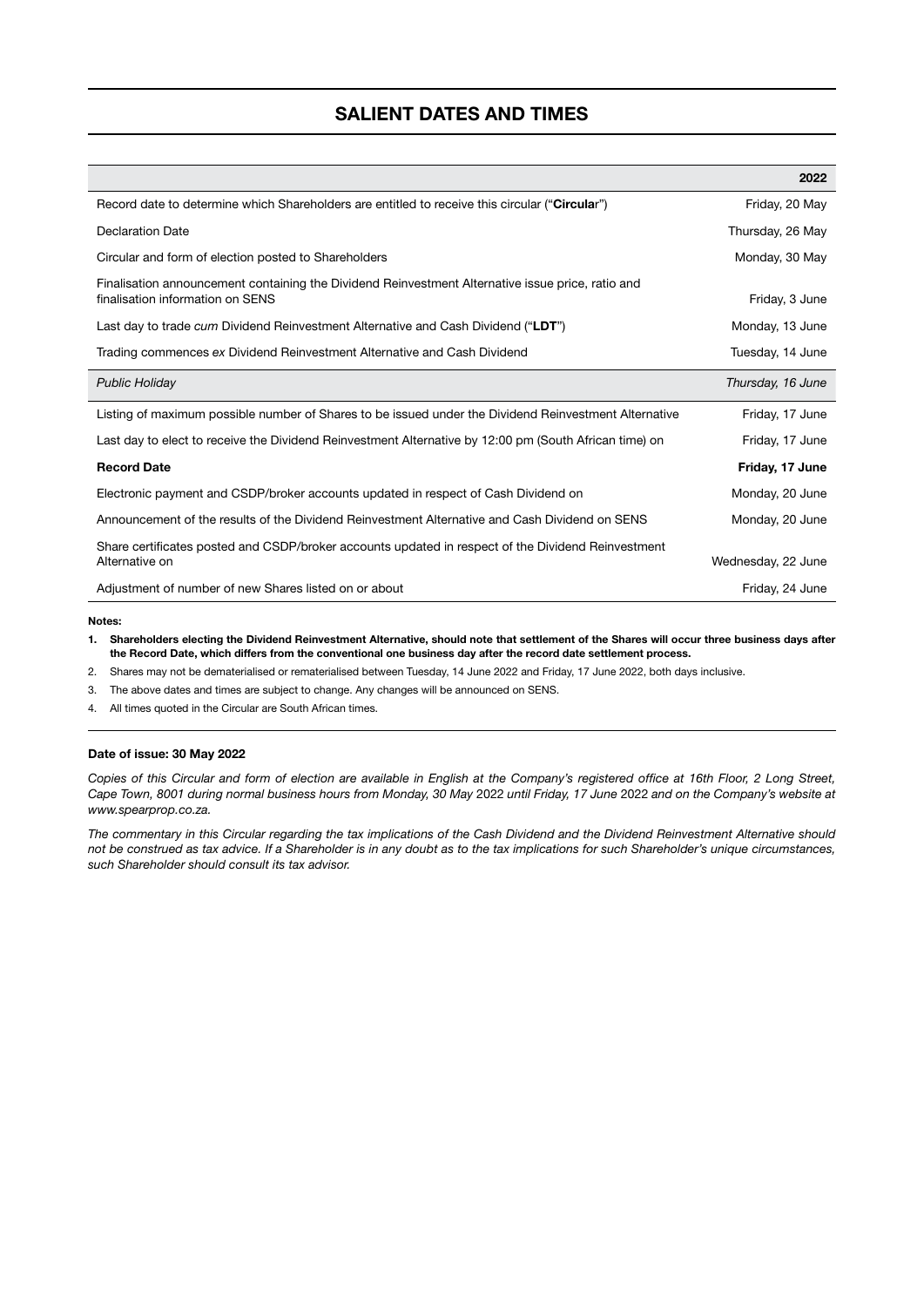## 1. INTRODUCTION

- 1.1 Shareholders are referred to the Company's SENS announcement on Thursday, 26 March 2022, advising that Spear's board of directors has declared a dividend of 35.19254 cents per Share for the year ended 28 February 2022. In the above announcement Shareholders were informed that they could either receive the dividend in cash ("Cash Dividend") or could elect to reinvest the dividend and subscribe for new Shares in the Company ("Dividend Reinvestment Alternative").
- 1.2 In this regard, Spear confirms that Shareholders will be entitled, in respect of all or part of their shareholding, to elect to participate in the Dividend Reinvestment Alternative, failing which they will receive the Cash Dividend of 35.19254 cents per Share.
- 1.3 The number of Shares which Shareholders will receive in terms of the Dividend Reinvestment Alternative will be determined with reference to the ratio that the net Cash Dividend per Share bears to the ratio price, being:
	- 1.3.1 the five-day volume weighted average traded price (less the Cash Dividend) ("5-day VWAP"); or
	- 1.3.2 the closing price (less the Cash Dividend) ("Closing Price").

<span id="page-2-0"></span>of Shares on the JSE on the day prior to the finalisation date, subject to any discount to such 5-day VWAP or Closing Price as may be determined by Spear's board of directors, either itself or through a board sub-committee appointed to set the pricing and terms of the Dividend Reinvestment Alternative ("Board"), provided that any such discount will not exceed 2.5%. The reinvestment price will be announced on the finalisation date, which will be no later than on Friday, 3 June 2022, ("Reinvestment Price"). In this regard Shareholders are referred to the potential dividend withholding tax implications set out in paragraph 4 of this Circular.

- 1.4 The entitlement of Shareholders to elect to participate in the Dividend Reinvestment Alternative is subject to the Board having the discretion to withdraw the entitlement to elect the Dividend Reinvestment Alternative should market conditions warrant such action. A withdrawal of the entitlement to elect the Dividend Reinvestment Alternative would be communicated to Shareholders before the publication of the finalisation announcement on Friday, 3 June 2022.
- 1.5 By electing the Dividend Reinvestment Alternative, Shareholders will be able to increase their shareholding in Spear without incurring dealing costs. In turn, and in line with Spear's stated strategy to reduce its loan-to-value ("LTV"), the reinvested funds will be deployed to reduce existing debt.

### 2. CASH DIVIDEND AND DIVIDEND REINVESTMENT ALTERNATIVE

#### 2.1 Cash Dividend

- 2.1.1 Shareholders recorded in Spear's share register at the close of business on the Record Date of Friday, 17 June 2022, and who have not elected to participate in the Dividend Reinvestment Alternative, will be paid the Cash Dividend.
- 2.1.2 Shareholders who wish to receive the Cash Dividend do not need to take any further action. If no election is made to participate in the Dividend Reinvestment Alternative option, Shareholders will receive the Cash Dividend in respect of all the Shares held on the Record Date. Accordingly, Shareholders who wish to receive the Cash Dividend must not complete the attached form of election.
- 2.1.3 The net Cash Dividend per Share will, on or about Monday, 20 June 2022, be paid via electronic transfer into the bank accounts of certificated Shareholders, whose banking details are held by the Transfer Secretaries. Certificated Shareholders whose bank account details are not held by the Transfer Secretaries, are requested to provide such details to the Transfer Secretaries to enable payment of the Cash Dividend to be made to them.
- 2.1.4 In the case of dematerialised Shareholders receiving the Cash Dividend, the cash amount will be credited to their accounts held at their CSDP or broker on Monday, 20 June 2022.

## 2.2 Shareholders who wish to receive the Dividend Reinvestment Alternative

2.2.1 Certificated Shareholders wishing to receive the Dividend Reinvestment Alternative must complete and return the attached form of election in respect of all or part of their shareholding in accordance with the instructions contained therein and deliver, post or email it to the Company's Transfer Secretaries, Computershare Investor Services Proprietary Limited, as follows:

#### Hand deliveries to:

Computershare Investor Services Proprietary Limited Rosebank Towers, 15 Biermann Avenue Rosebank, 2196

#### Postal deliveries to:

Computershare Investor Services Proprietary Limited Private Bag X3000 Saxonwold, 2132

#### Emails to:

[corporate.events@computershare.co.za](mailto:corporate.events@computershare.co.za)

so as to be received by the Transfer Secretaries by no later than 12:00 on Friday, 17 June 2022.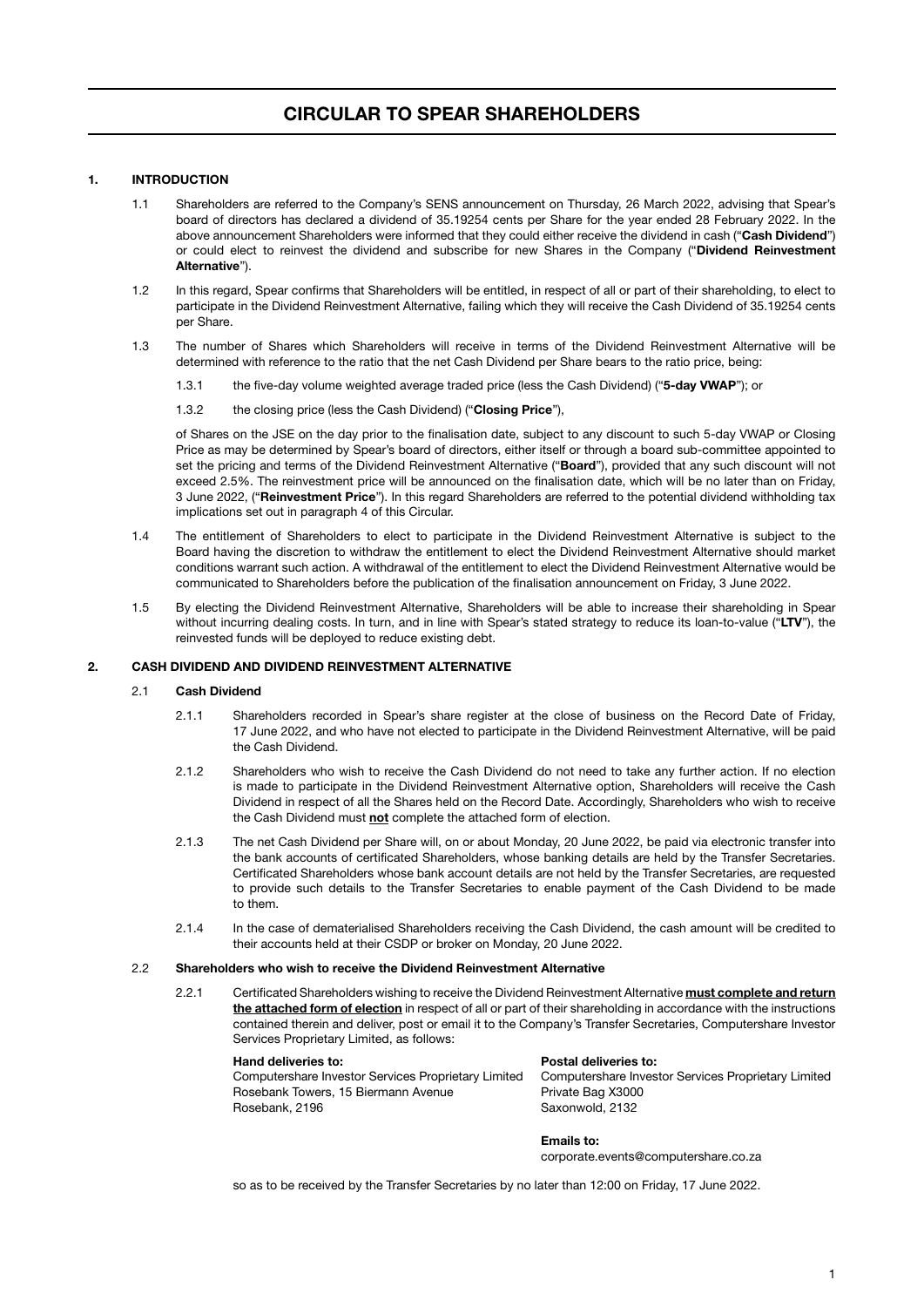- 2.2.2 Dematerialised Shareholders wishing to receive the Dividend Reinvestment Alternative must not complete the attached form of election, but should instead instruct their CSDPs or brokers with regard to their election in terms of the custody agreement existing between them and their CSDPs or brokers.
- 2.2.3 Shareholders may make the election in respect of all or part of their Shares held on the Record Date. If a Shareholder only makes the election in respect of part of its shareholding, such Shareholder will receive the Cash Dividend in respect of those remaining Shares for which the election is not made.

## 3. FRACTIONS

<span id="page-3-0"></span>Trading in the electronic Strate environment does not permit fractions and fractional entitlements in respect of Shares. Accordingly, should a Shareholder's reinvestment in new Shares, calculated in accordance with the ratio referred to in paragraph [1.3](#page-2-0) above, give rise to a fraction of a new Share, such fraction will be rounded down to the nearest whole number, resulting in the allocation of whole Shares and a payment to the Shareholder in respect of the remaining cash amount due to that Shareholder under the dividend. Certificated Shareholders whose bank account details are not held by the Transfer Secretaries, are requested to provide such details to the Transfer Secretaries to enable payment of the fraction due to the Shareholder in respect of the Dividend Reinvestment Alternative. Should no details be on record, the funds will be held by the Company until such time as the details have been provided and the cash fraction will be paid to the Shareholder upon its request.

## 4. TAX IMPLICATIONS

4.1 In accordance with Spear's status as a Real Estate Investment Trust ("REIT"), Shareholders are advised that the dividend meets the requirements of a "qualifying distribution" for the purposes of section 25BB of the Income Tax Act, No. 58 of 1962, as amended ("Income Tax Act").

## 4.2 South African tax residents

- 4.2.1 Qualifying distributions received by Shareholders who are South African tax residents must be included in the gross income of such Shareholders (as a non-exempt dividend in terms of section 10(1)(k)(aa) of the Income Tax Act), with the effect that the qualifying distribution is taxable as income in the hands of the Shareholder. These qualifying distributions are, however, exempt from dividend withholding tax ("DWT") in the hands of South African tax resident Shareholders, provided that the South African resident Shareholders have provided the following forms to their CSDP or broker, as the case may be, in respect of uncertificated Shares, or to the Transfer Secretaries, in respect of certificated Shares:
	- 4.2.1.1 a declaration that the distribution is exempt from DWT; and
	- 4.2.1.2 a written undertaking to inform the CSDP, broker or the Transfer Secretaries, as the case may be, should the distribution cease to be exempt from DWT,

both in the form prescribed by the Commissioner for the South African Revenue Service ("SARS") and Shareholders are accordingly advised to contact their CSDP or broker or the Transfer Secretaries, as the case may be, to arrange for the abovementioned documents to be submitted prior to payment of the distribution, if such documents have not already been submitted.

#### 4.3 Non-resident Shareholders

- 4.3.1 Qualifying distributions received by non-resident Shareholders will not be taxable as income and will instead be treated as ordinary dividends but which are exempt in terms of the usual dividend exemptions per section 10(1)(k) of the Income Tax Act. Any qualifying distribution received by a non-resident from a REIT will be subject to DWT at a rate of 20%, unless the rate is reduced in terms of any applicable agreement for the avoidance of double taxation ("DTA") between South Africa and the country of residence of the Shareholder. Assuming DWT will be withheld at a rate of 20%, the net amount due to non-resident shareholders will be 28.15403 cents per Share. A reduced DWT rate in terms of the applicable DTA, may only be relied on if the non-resident Shareholder has provided the following forms to their CSDP or broker, as the case may be, in respect of the uncertificated Shares, or to the Transfer Secretaries, in respect of certificated Shares:
	- 4.3.1.1 a declaration that the dividend is subject to a reduced rate as a result of the application of a DTA; and
	- 4.3.1.2 a written undertaking to inform their CSDP, broker or the Transfer Secretaries, as the case may be, should the circumstances affecting the reduced rate change or the beneficial owner ceases to be the beneficial owner,

both in the form prescribed by SARS. Non-resident Shareholders are advised to contact their CSDP or broker or the Transfer Secretaries, as the case may be, to arrange for the abovementioned documents to be submitted prior to payment of the distribution if such documents have not already been submitted, if applicable.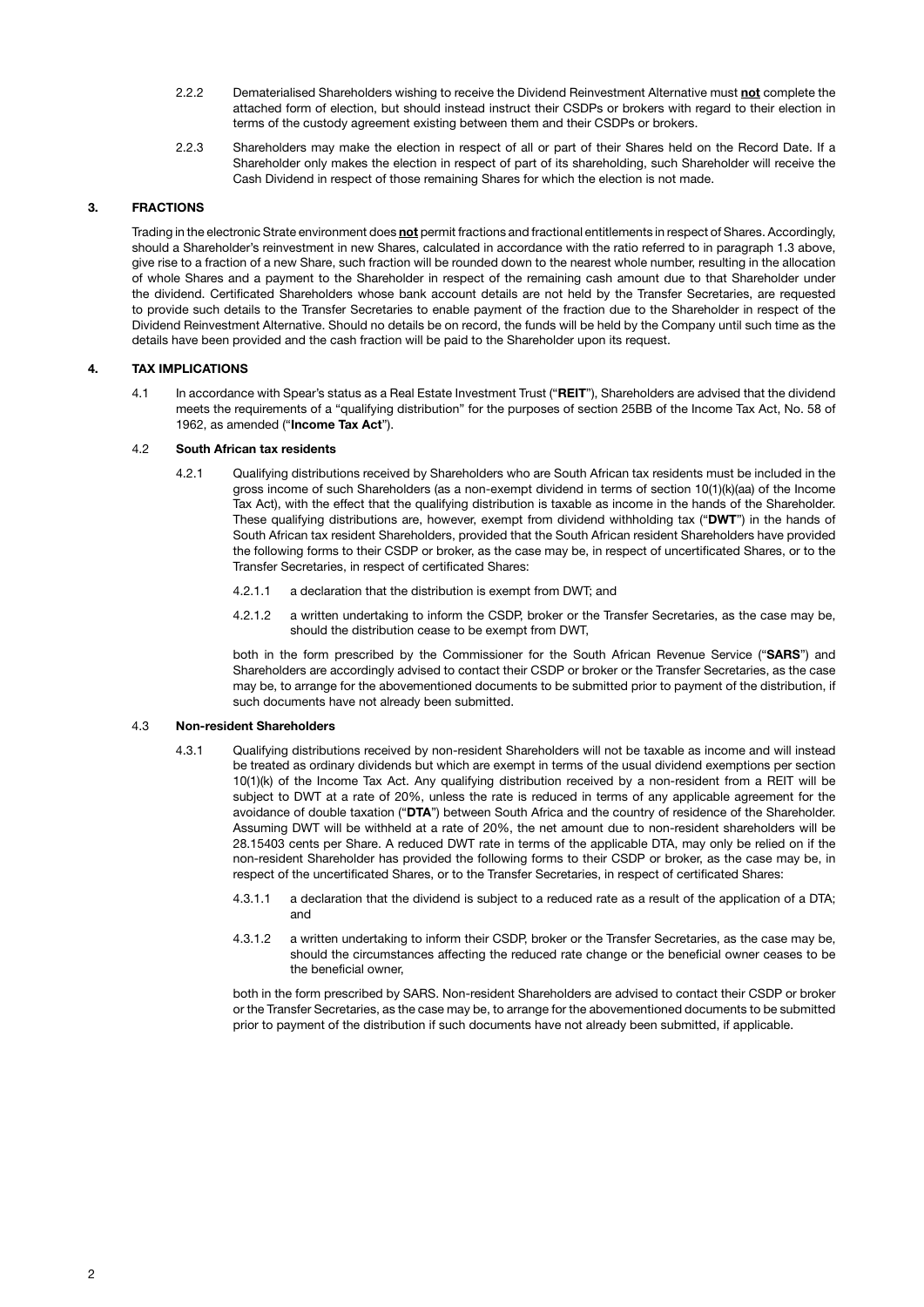## 4.4 Example of impact of DWT on Shareholders

4.4.1 The impact of DWT on Shareholders based on the assumptions set out below, has been illustrated by way of the example below:

|                                                           | <b>South African</b><br>resident<br>shareholders<br>exempt<br>from DWT | Non-resident<br>shareholder<br>subject to<br><b>DWT at 20%</b> |
|-----------------------------------------------------------|------------------------------------------------------------------------|----------------------------------------------------------------|
| Dividend per share (cents)                                | 35.19254                                                               | 35.19254                                                       |
| DWT per share (cents)                                     |                                                                        | (7.03851)                                                      |
| Total net Cash Dividend per share (cents)                 | 35.19254                                                               | 28.15403                                                       |
| Assumed Reinvestment Price per share (cents) <sup>1</sup> | 814.80746                                                              | 814.80746                                                      |
| Total entitlement                                         | 4.31912                                                                | 3.45530                                                        |
| Number of shares issued <sup>2,3</sup>                    | 4.00000                                                                | 3.00000                                                        |
| Fractional entitlement paid in cash (cents)               | 260.02416                                                              | 370.98062                                                      |

Notes

- 1. Assumes a Closing Price of 850 cents is used to calculate the Reinvestment Price.
- 2. Assumes a shareholding of 100 shares.
- 3. Rounded down to exclude fractional entitlement.
- 4.4.2 Fractions will be paid in cash as set out in paragraph [3](#page-3-0) above.
- 4.4.3 Due to the fact that the Cash Dividend or Dividend Reinvestment Alternative may have tax implications for resident and non-resident Shareholders, Shareholders are encouraged to consult their professional advisors should they be in any doubt as to the appropriate action to take.

## 5. EXCHANGE CONTROL

The following summary is intended as a guide only and is therefore not comprehensive. If you are in any doubt in regard hereto, please consult your CSDP, broker, attorney, accountant, banker or other professional advisor immediately.

In terms of the Exchange Control Regulations, 1961, as amended, promulgated in terms of section 9 of the Currency and Exchanges Act, No. 9 of 1933, as amended ("Exchange Control Regulations"):

## 5.1 In the case of certificated Shareholders:

- 5.1.1 Any Share certificates that might be issued to non-resident Shareholders will be endorsed "Non-resident".
- 5.1.2 Any new Share certificates and Cash Dividend payments based on emigrants' shares controlled in terms of the Exchange Control Regulations will be forwarded to the authorised dealer in foreign exchange controlling their blocked assets. The election by emigrants for the above purpose must be made through the authorised dealer in foreign exchange controlling their blocked assets. Such new share certificates will be endorsed "Non-resident".
- 5.1.3 Cash Dividend payments due to non-residents are freely transferable from South Africa. In respect of all nonresidents of the common monetary area, comprising South Africa, the Republic of Namibia, the Kingdom of Lesotho and the Kingdom of Swaziland ("Common Monetary Area"), the distribution payments due will be sent to the registered address of the Shareholder concerned or in accordance with instructions given to the Transfer Secretaries.

## 5.2 In the case of dematerialised Shareholders:

- 5.2.1 Any Shares issued to emigrants from the Common Monetary Area will be credited to their blocked share accounts at the CSDP controlling their blocked portfolios.
- 5.2.2 Any Shares issued to non-residents of the Common Monetary Area will be credited to their CSDP or broker's account and a "non-resident" annotation will appear in the CSDP or broker's register.
- 5.2.3 Any distribution paid to an emigrant from the Common Monetary Area, will be credited to their CSDP or broker's accounts which will arrange for the same to be credited directly to the Shareholder's blocked Rand account held by that Shareholder's authorised dealer and held to the order of that authorised dealer.
- 5.2.4 Any distribution paid to non-resident Shareholders who are not emigrants from the Common Monetary Area, will be credited directly to the bank accounts nominated for the relevant Shareholders, by their duly appointed CSDP or broker.

Non-resident and emigrant dematerialised Shareholders will have all aspects relating to exchange control managed by their CSDP or broker.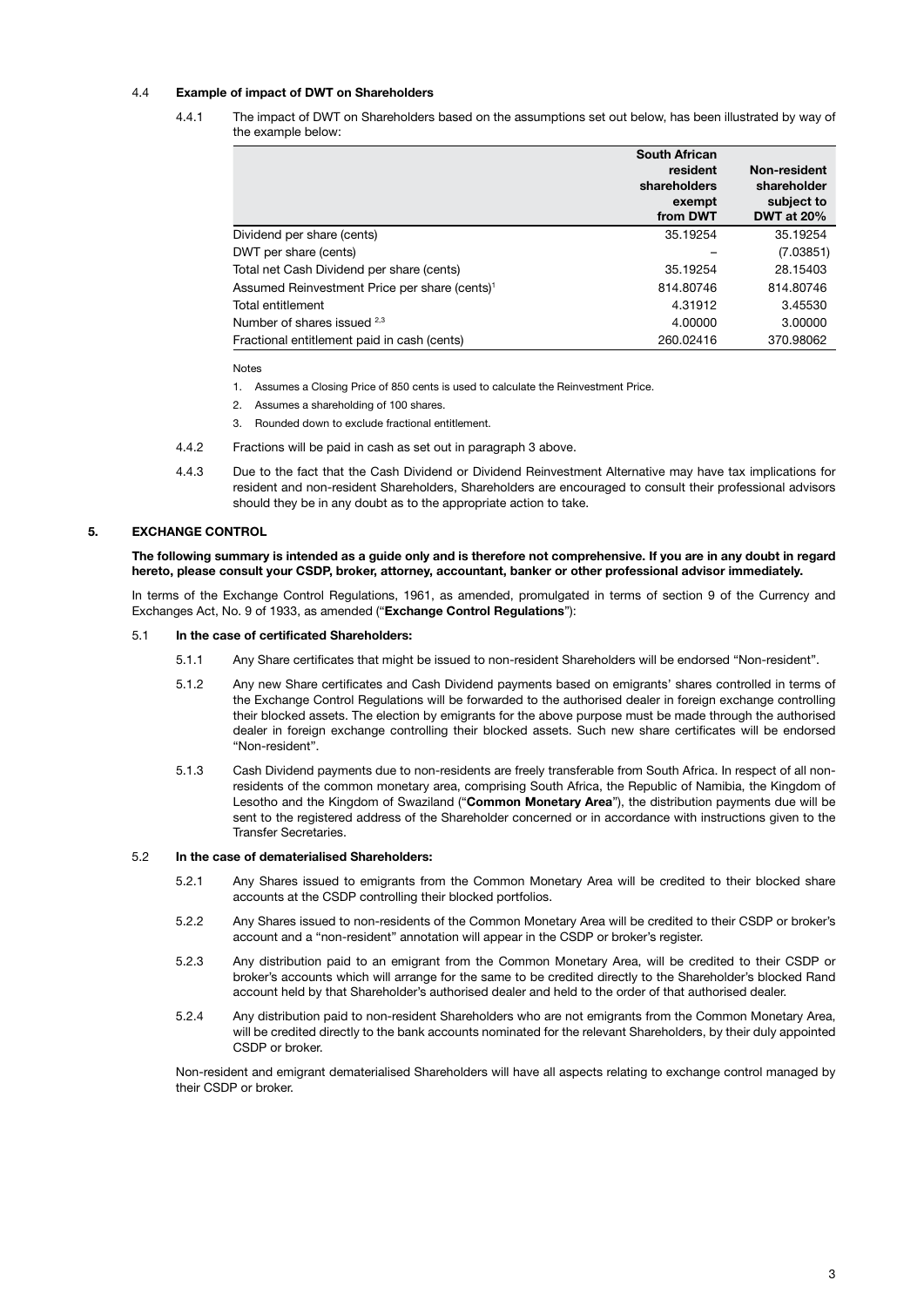## 6. FOREIGN SHAREHOLDERS

Shareholders that are registered in a jurisdiction outside of South Africa, or who are resident, domiciled or located in, or who are citizens of, a jurisdiction other than South Africa ("Foreign Shareholders") should note that the distribution of this Circular and/or accompanying documents and the right to elect the Dividend Reinvestment Alternative in jurisdictions other than South Africa may be restricted by law and a failure to comply with any of these restrictions may constitute a violation of the securities laws of any such jurisdictions. The Shares have not been and will not be registered for the purposes of the Dividend Reinvestment Alternative under the securities laws of the United Kingdom, European Economic Area or EEA, Canada, United States of America, Japan or Australia and accordingly are not being offered, sold, taken up, re-sold or delivered directly or indirectly to recipients with registered addresses in such jurisdictions, unless certain exemptions from those jurisdictions are applicable. In addition, the right to the Dividend Reinvestment Alternative is not being offered, directly or indirectly, in any jurisdictions where such reinvestment is restricted by law. Foreign Shareholders should consult their own professional advisors to determine whether any governmental or other consents are required or other formalities need to be observed to allow them to take up the Dividend Reinvestment Alternative. To the extent that Foreign Shareholders are not entitled to take up the Dividend Reinvestment Alternative, as a result of the aforementioned restrictions, such Foreign Shareholders should not elect the Dividend Reinvestment Alternative.

## 7. LISTING OF NEW SHARES

- 7.1 Application will be made to the JSE for the listing of the maximum possible number of Shares to be issued in terms of the Dividend Reinvestment Alternative, such Shares to be listed at the commencement of business on Friday, 17 June 2022.
- 7.2 Following the implementation of the Dividend Reinvestment Alternative, the Company will apply to the JSE for the number of listed Shares to be adjusted, so as to reflect the actual number of Shares issued to Shareholders, such adjustment to occur on or about Friday, 24 June 2022.

## 8. MATERIAL RISKS

A description of all material risks which are specific to Spear, its industry and/or its securities, as contemplated in paragraph 7.F.7 of the JSE Listings Requirements, is incorporated herein by reference and can be accessed on the Company's website. This Risk Management Report will also be available for inspection, at no charge, from the registered office of Spear at 16th Floor, 2 Long Street, Cape Town, 8001 and from the offices of PSG Capital, the Sponsor, at 1st Floor, Ou Kollege, 35 Kerk Street, Stellenbosch, 7600 and 2nd Floor, Building 3, 11 Alice Lane, Sandhurst, Sandton, 2196 during business hours for a period of 15 business days from Monday, 30 May 2022.

| <b>Disclosure</b> | <b>Document</b>        | <b>Website link</b>                          |
|-------------------|------------------------|----------------------------------------------|
| Material risks    | Risk Management Report | https://spearprop.co.za/ir2021/3-governance- |
|                   |                        | reports/5-risk%20management-report.pdf       |

#### 9. GENERAL INFORMATION

- 9.1 Spear's Income tax reference number is: 9068437236
- 9.2 Shares in issue at the date of declaration of the dividend: 244 846 390
- 9.3 The maximum amount to be capitalised from the reserves of Spear, in order to be able to issue new Shares under the Dividend Reinvestment Alternative as fully paid up, will amount to approximately R82.5 million.
- 9.4 All new Shares issued in terms of the Dividend Reinvestment Alternative will, upon their issue, rank *pari passu* in all respects with the other Shares already in issue.

#### SIGNED AT CAPE TOWN ON 30 MAY 2022 FOR AND ON BEHALF OF THE BOARD OF DIRECTORS OF SPEAR REIT LIMITED

QM Rossi Chief Executive Officer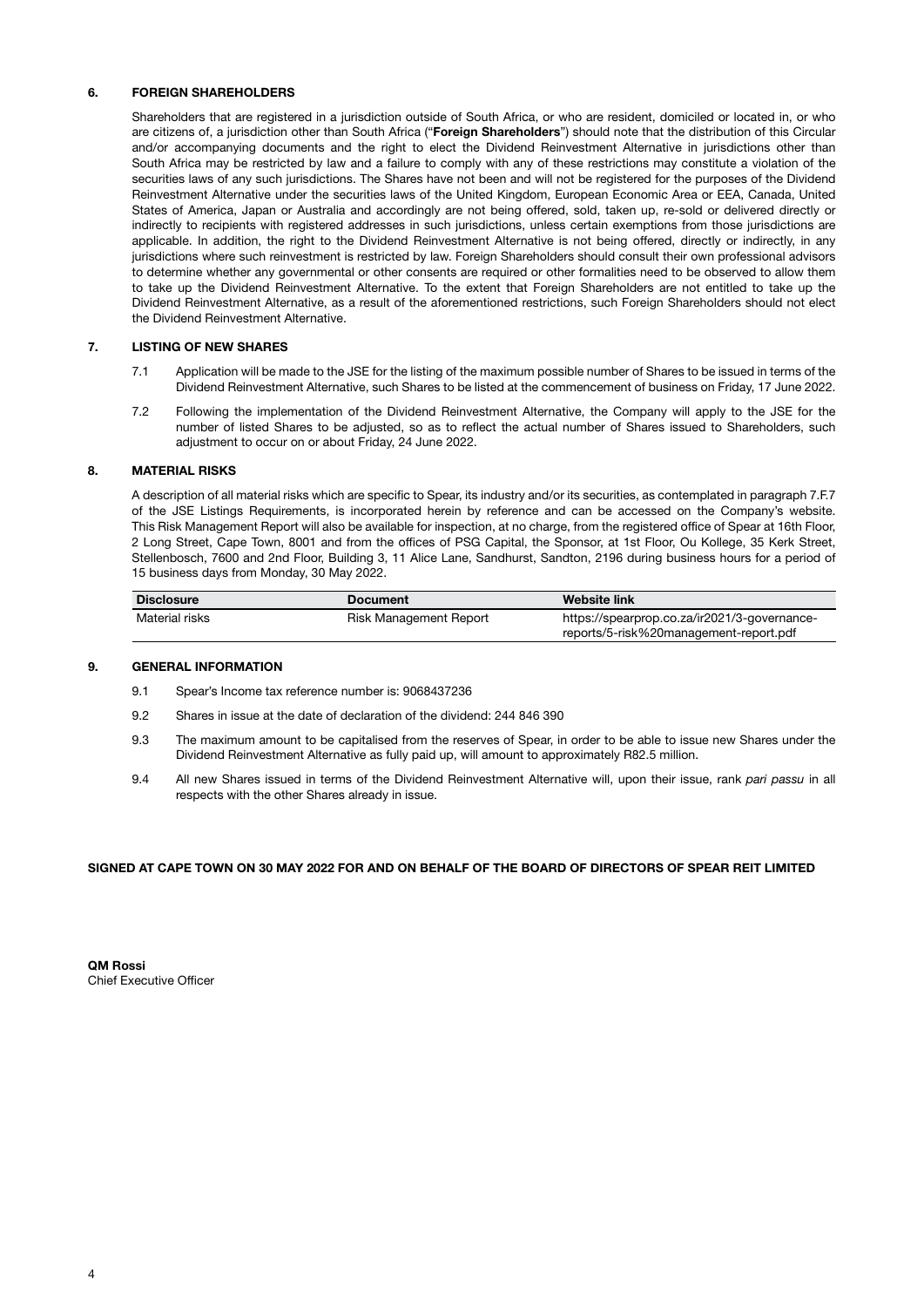

SPEAR REIT LIMITED (Incorporated in the Republic of South Africa) (Registration number: 2015/407237/06) (Approved as a REIT by the JSE) (Share Code: SEA, ISIN ZAE000228995) (LEI: 378900F76170CCB33C50) ("Spear")

# FORM OF ELECTION

*If you are in any doubt as to what action to take, please consult your broker, banker, attorney, accountant or other professional advisor immediately.* 

*Terms appearing in title case in this form of election and that are not otherwise defined herein, shall bear the meanings assigned to those terms in the circular to which this form of election is annexed ("Circular").*

This form of election requires your immediate attention and is for use by certificated Shareholders only.

Dematerialised Shareholders must not complete this form of election but should instruct their CSDP or broker as to their election in the manner and time stipulated in the agreement governing their relationship.

Shareholders will be entitled, in respect of all or part of their Shareholding, to elect to participate in the Dividend Reinvestment Alternative. Election must be made by Shareholders on or before 12:00 pm on Friday, 17 June 2022, failing which Shareholders will receive the Cash Dividend of 35.19254 cents per Share.

Shareholders who wish to receive the Cash Dividend of 35.19254 cents per Share must not complete and return this form of election and no further action is required by such Shareholders.

I/We

(Full name/s in BLOCK LETTERS)

regarding the election:

- HEREBY IRREVOCABLY ELECT to receive Shares in terms of the Dividend Reinvestment Alternative, the number of which will be determined with reference to the ratio that the net Cash Dividend per Share bears to the 5-day VWAP or Closing Price prior to the finalisation date (subject to any discount to such 5-day VWAP or Closing Price as may be determined by the Board, provided that any such discount will not exceed 2.5%), to be announced no later than Friday, 3 June 2022, in respect of the number of Shares in the issued capital of Spear reflected in Block (4) overleaf and on the terms and conditions contained in this form of election and in the accompanying Circular;
- ACKNOWLEDGE that I/we am/are not entitled to receive a net Cash Dividend per Share in respect of Shares for which the Dividend Reinvestment Alternative is elected; and
- ACKNOWLEDGE that this form is applicable only in respect of Shares of which I/we was/were the registered holder(s) on the close of business on the Record Date, being Friday, 17 June 2022.

|                                                                                                                                                                                                                                | 2022 |
|--------------------------------------------------------------------------------------------------------------------------------------------------------------------------------------------------------------------------------|------|
|                                                                                                                                                                                                                                |      |
|                                                                                                                                                                                                                                |      |
| Telephone number (including area code and international code if outside South Africa)                                                                                                                                          |      |
|                                                                                                                                                                                                                                |      |
|                                                                                                                                                                                                                                |      |
| Email address: the contract of the contract of the contract of the contract of the contract of the contract of the contract of the contract of the contract of the contract of the contract of the contract of the contract of |      |